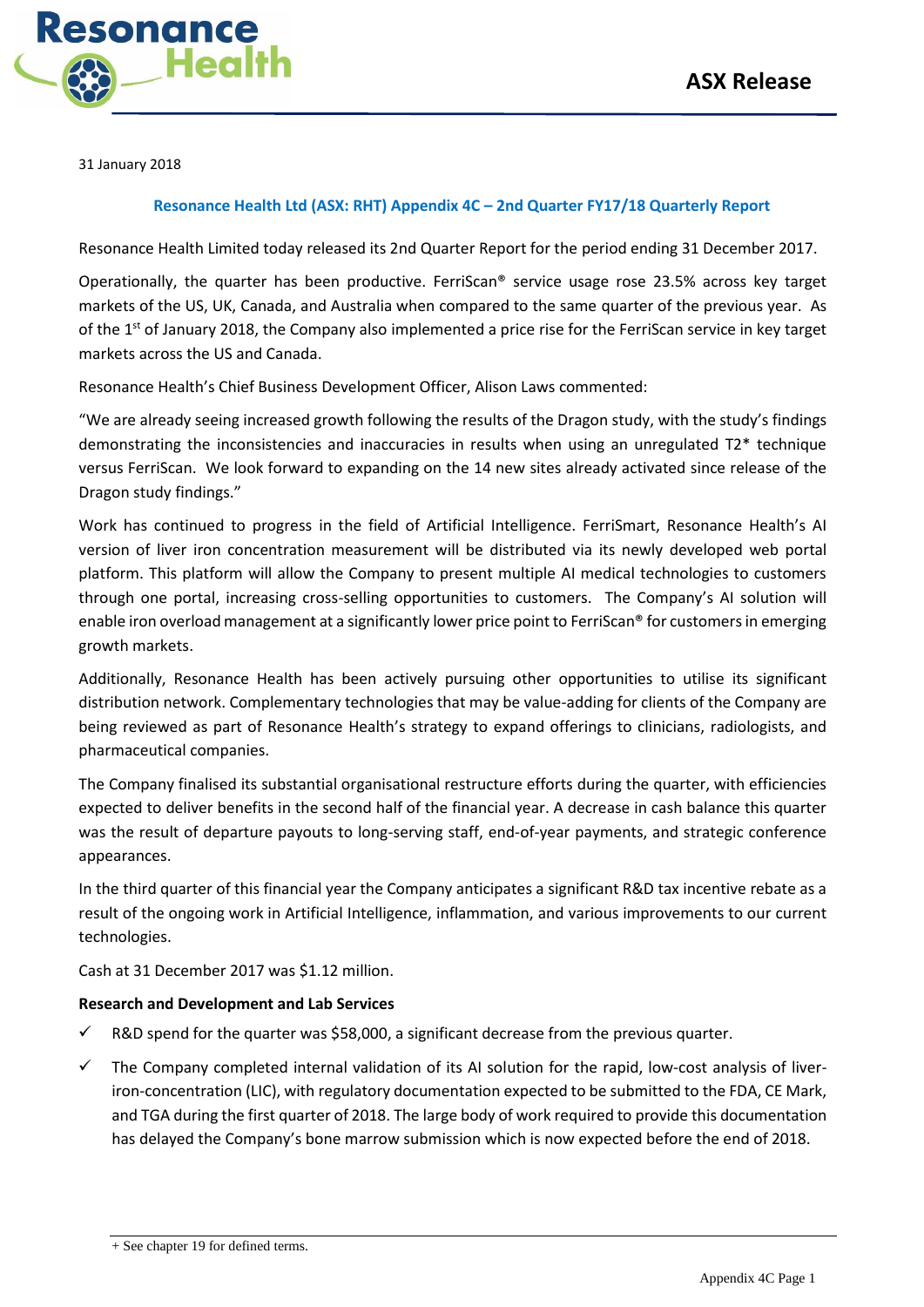

- A trial commenced to decrease acquisition time of the FerriScan® protocol, reducing the time patients need to spend inside the scanner. A reduction in image acquisition time better positions FerriScan® and the Company's AI solutions to the market.
- Planning was also completed this quarter to trial the adaptation of the Company's FerriScan® and AI services to 3 Tesla (3T) scanners, resulting in better compatibility and usability with advancements in MRI technology.

### **Sales and Marketing**

- Marketing spend for the quarter was \$200,000, a slight increase from the previous quarter. A restructure of the marketing spend is ongoing.
- $\checkmark$  Key negotiations commenced with various global pharmaceutical companies for the service of FerriScan® and HepaFat-Scan® in new clinical trial opportunities, with two trials having now been announced for FerriScan®, and further discussions ongoing to explore other trial opportunities.
- $\checkmark$  Resonance Health featured at high profile conferences at the American Association for the Study of Liver Diseases (AASLD) and the American Society of Hematology (ASH) conferences during the quarter, with key meetings taking place around further validation of our HepaFat-Scan® Technology, and the planned distribution of our newly developed AI services.
- $\checkmark$  Further planning was advanced for the rollout of our AI solutions to emerging growth markets following the procurement of a TGA export license, with beta testing sites targeted in regions where the AI tool can now be sold without further regulatory approval.
- $\checkmark$  The Company has commenced various confidential discussions for collaboration opportunities in delivering our technologies, as Resonance Health looks to diversify its distribution channels.
- $\checkmark$  HepaFat-Scan® received significant attention this quarter with an abstract revealed at AASLD that highlighted the outstanding performance of the HepaFat-Scan® technology in children. The abstract concluded that HepaFat-Scan® was a highly precise and accurate measure of hepatic steatosis, making it suitable for monitoring changes in liver fat within the context of clinical trials and for general clinical care. The Company has expanded efforts into promoting the technology in clinical settings. A major focus for the Company moving forward will be marketing HepaFat-Scan. A significant amount of research globally is being done in the metabolic disease space, and HepaFat-Scan is a highly precise measurement of volumetric liver fat fraction. It is estimated by the WHO that there are over 1 billion people in the world with fatty liver currently, making this market strategically very significant for Resonance Health.
- The company has recently introduced a premium service offering for rapid turnaround of patient results.

### **Investors can subscribe to our ASX market releases via our website:**

[www.resonancehealth.com/investors/asx-subscribe](http://www.resonancehealth.com/investors/asx-subscribe)

**For further information, please contact:** Alison Laws Chief Business Development Officer, Resonance Health E: [alisonl@resonancehealth.com](mailto:alisonl@resonancehealth.com) P: +61 (0)8 9286 5300

+ See chapter 19 for defined terms.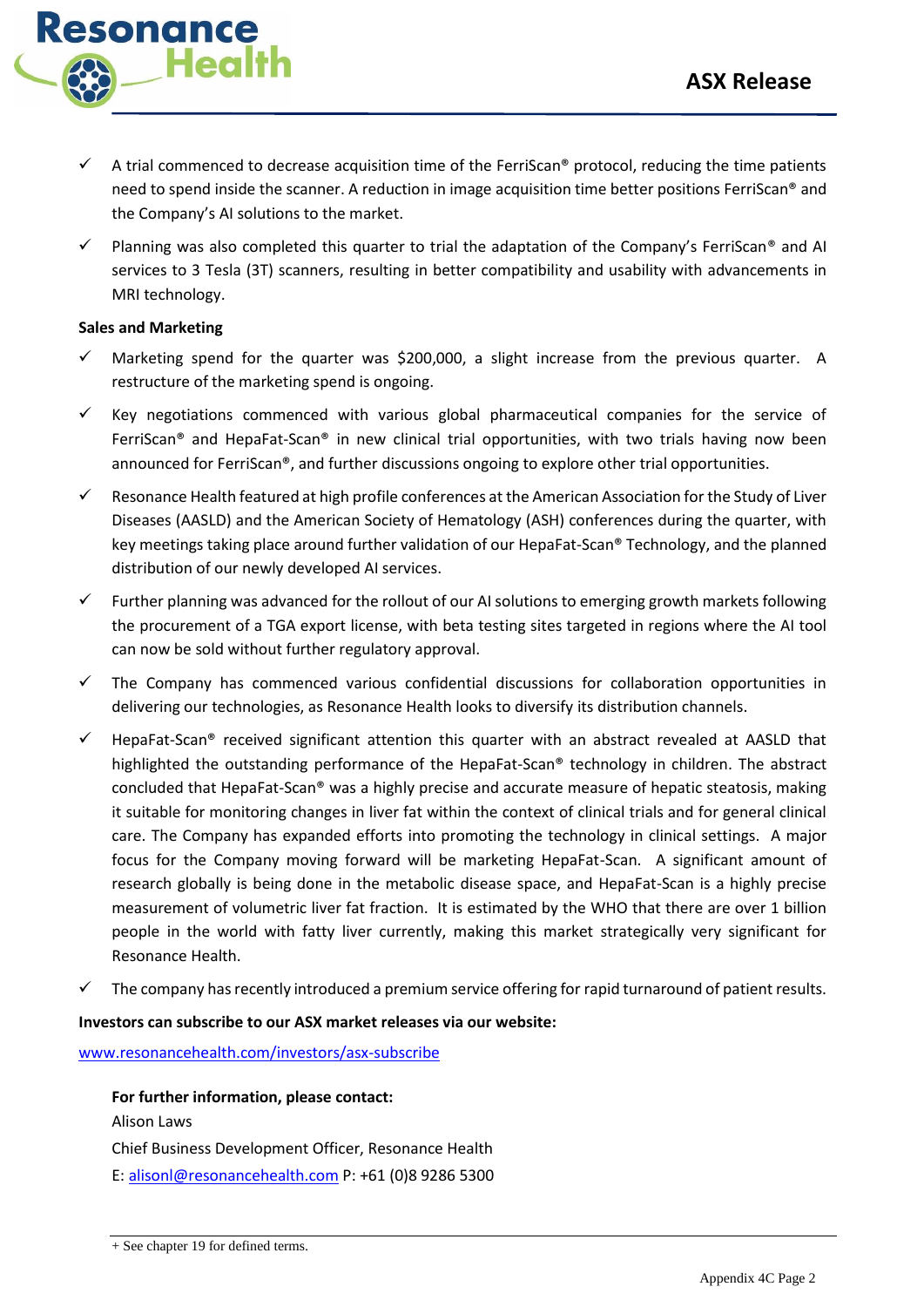*+Rule 4.7B*

## **Appendix 4C**

# **Quarterly report for entities subject to Listing Rule 4.7B**

Introduced 31/03/00 Amended 30/09/01, 24/10/05, 17/12/10, 01/09/16

| Name of entity           |                                   |
|--------------------------|-----------------------------------|
| Resonance Health Limited |                                   |
| A RN                     | Quarter ended ("current quarter") |
| 96 006 762 492           | $\vert$ 31 December 2017          |

|     | <b>Consolidated statement of cash flows</b>       | <b>Current quarter</b><br>\$A'000 | <b>Year to date</b><br>(6months)<br>\$A'000 |
|-----|---------------------------------------------------|-----------------------------------|---------------------------------------------|
| 1.  | <b>Cash flows from operating activities</b>       |                                   |                                             |
| 1.1 | Receipts from customers                           | 563                               | 1171                                        |
| 1.2 | Payments for                                      |                                   |                                             |
|     | (a) research and development                      | (58)                              | (257)                                       |
|     | (b) product manufacturing and<br>operating costs  |                                   |                                             |
|     | (c) advertising and marketing                     | (200)                             | (364)                                       |
|     | (d) leased assets                                 |                                   |                                             |
|     | (e) staff costs                                   | (469)                             | (862)                                       |
|     | (f) administration and corporate costs            | (70)                              | (220)                                       |
| 1.3 | Dividends received (see note 3)                   |                                   |                                             |
| 1.4 | Interest received                                 | 3                                 | 7                                           |
| 1.5 | Interest and other costs of finance paid          |                                   |                                             |
| 1.6 | Income taxes paid                                 |                                   |                                             |
| 1.9 | Net cash from / (used in) operating<br>activities | (231)                             | (525)                                       |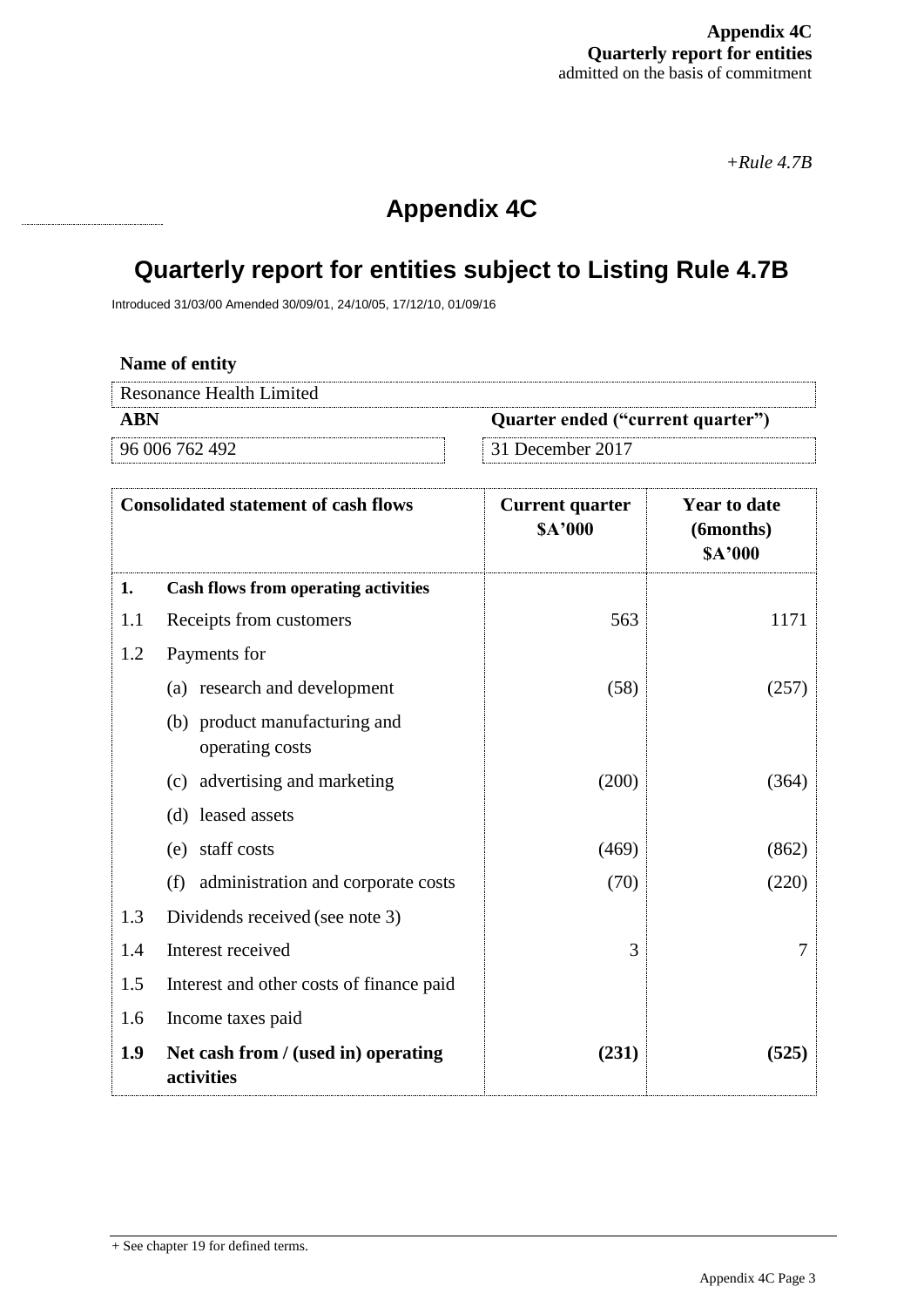| <b>Consolidated statement of cash flows</b> |                                                   | <b>Current quarter</b><br><b>SA'000</b> | <b>Year to date</b><br>(6months)<br><b>SA'000</b> |
|---------------------------------------------|---------------------------------------------------|-----------------------------------------|---------------------------------------------------|
| 2.                                          | <b>Cash flows from investing activities</b>       |                                         |                                                   |
| 2.1                                         | Payments to acquire:                              |                                         |                                                   |
|                                             | (a) property, plant and equipment                 | (6)                                     | (19)                                              |
|                                             | (b) businesses (see item 10)                      |                                         |                                                   |
|                                             | (c) investments                                   |                                         |                                                   |
|                                             | (d) intellectual property                         |                                         |                                                   |
|                                             | (e) other non-current assets                      |                                         |                                                   |
| 2.2                                         | Proceeds from disposal of:                        |                                         |                                                   |
|                                             | (a) property, plant and equipment                 |                                         |                                                   |
|                                             | (b) businesses (see item 10)                      |                                         |                                                   |
|                                             | (c) investments                                   |                                         |                                                   |
|                                             | (d) intellectual property                         |                                         |                                                   |
|                                             | (e) other non-current assets                      |                                         |                                                   |
| 2.3                                         | Cash flows from loans to other entities           |                                         |                                                   |
| 2.4                                         | Dividends received (see note 3)                   |                                         |                                                   |
| 2.6                                         | Net cash from / (used in) investing<br>activities | (6)                                     | (19)                                              |

| 3.  | <b>Cash flows from financing activities</b>                                    |
|-----|--------------------------------------------------------------------------------|
| 3.1 | Proceeds from issues of shares                                                 |
| 3.2 | Proceeds from issue of convertible<br>notes                                    |
| 3.3 | Proceeds from exercise of share options                                        |
| 3.4 | Transaction costs related to issues of<br>shares, convertible notes or options |
| 3.5 | Proceeds from borrowings                                                       |
| 3.6 | Repayment of borrowings                                                        |
| 3.7 | Transaction costs related to loans and<br>borrowings                           |

+ See chapter 19 for defined terms.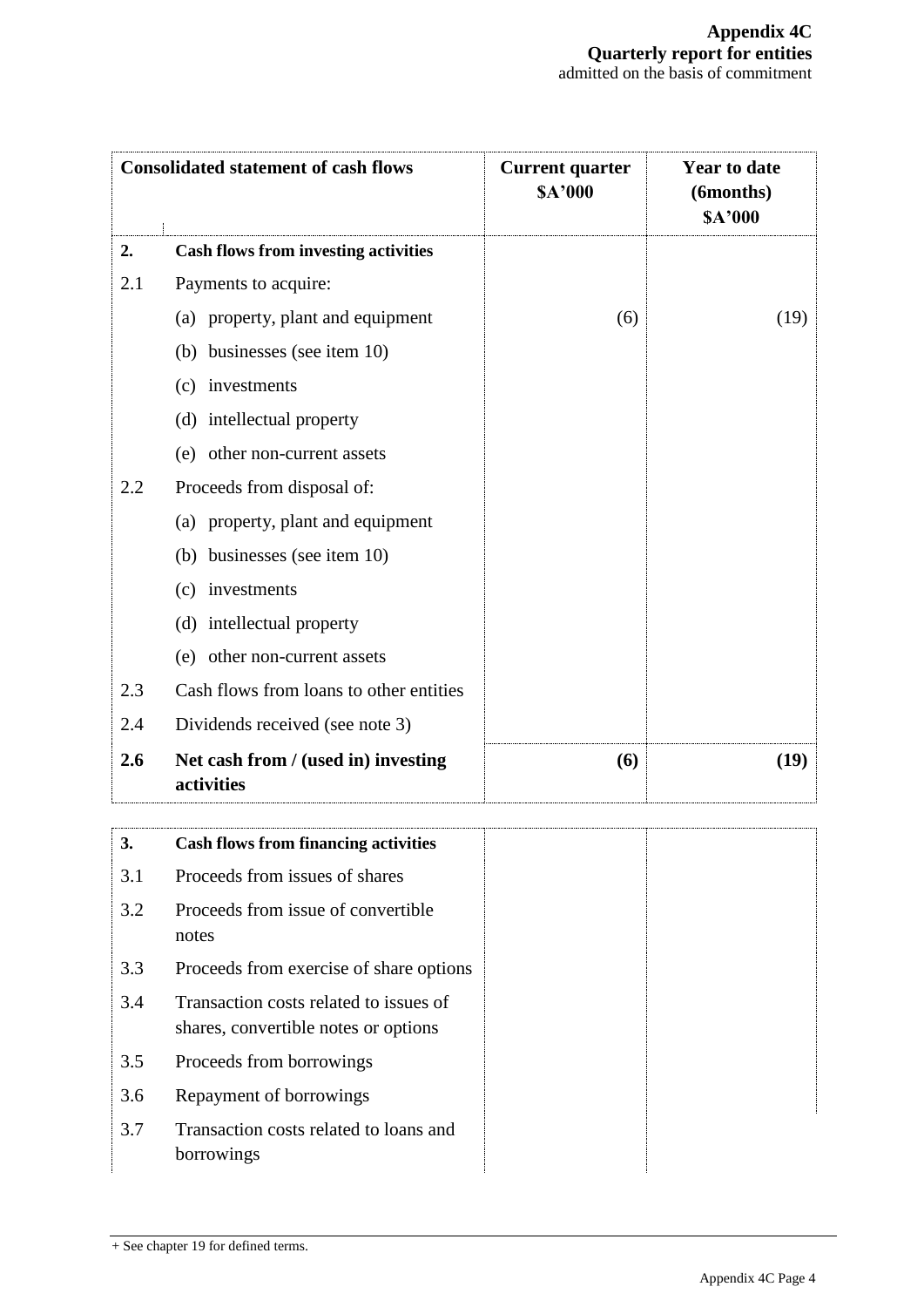|                  | <b>Consolidated statement of cash flows</b>                              | <b>Current quarter</b><br>\$A'000 | <b>Year to date</b><br>(6months)<br>\$A'000 |
|------------------|--------------------------------------------------------------------------|-----------------------------------|---------------------------------------------|
| 3.8              | Dividends paid                                                           |                                   |                                             |
| 3.9              | Other (provide details if material)                                      |                                   |                                             |
| 3.10             | Net cash from / (used in) financing<br>activities                        | (0)                               | (0)                                         |
| $\overline{4}$ . | Net increase / (decrease) in cash and cash<br>equivalents for the period |                                   |                                             |
| 4.1              | Cash and cash equivalents at beginning<br>of quarter/year to date        | 1,363                             | 1,685                                       |
| 4.2              | Net cash from / (used in) operating<br>activities (item 1.9 above)       | (231)                             | (525)                                       |
| 4.3              | Net cash from / (used in) investing<br>activities (item 2.6 above)       | (6)                               | (19)                                        |
| 4.4              | Net cash from / (used in) financing<br>activities (item 3.10 above)      | (0)                               | (0)                                         |
| 4.5              | Effect of movement in exchange rates<br>on cash held                     | (10)                              | (25)                                        |
| 4.6              | Cash and cash equivalents at end of<br>quarter                           | 1,116                             | 1,116                                       |

| 5.  | <b>Reconciliation of cash and cash</b><br>equivalents<br>at the end of the quarter (as shown in<br>the consolidated statement of cash<br>flows) to the related items in the<br>accounts | <b>Current quarter</b><br><b>\$A'000</b> | <b>Previous quarter</b><br><b>\$A'000</b> |
|-----|-----------------------------------------------------------------------------------------------------------------------------------------------------------------------------------------|------------------------------------------|-------------------------------------------|
| 5.1 | <b>Bank balances</b>                                                                                                                                                                    | 1,116                                    | 1,363                                     |
| 5.2 | Call deposits                                                                                                                                                                           |                                          |                                           |
| 5.3 | Bank overdrafts                                                                                                                                                                         |                                          |                                           |
| 5.4 | Other (provide details)                                                                                                                                                                 |                                          |                                           |
| 5.5 | Cash and cash equivalents at end of<br>quarter (should equal item 4.6 above)                                                                                                            | 1,116                                    | 1,363                                     |

<sup>+</sup> See chapter 19 for defined terms.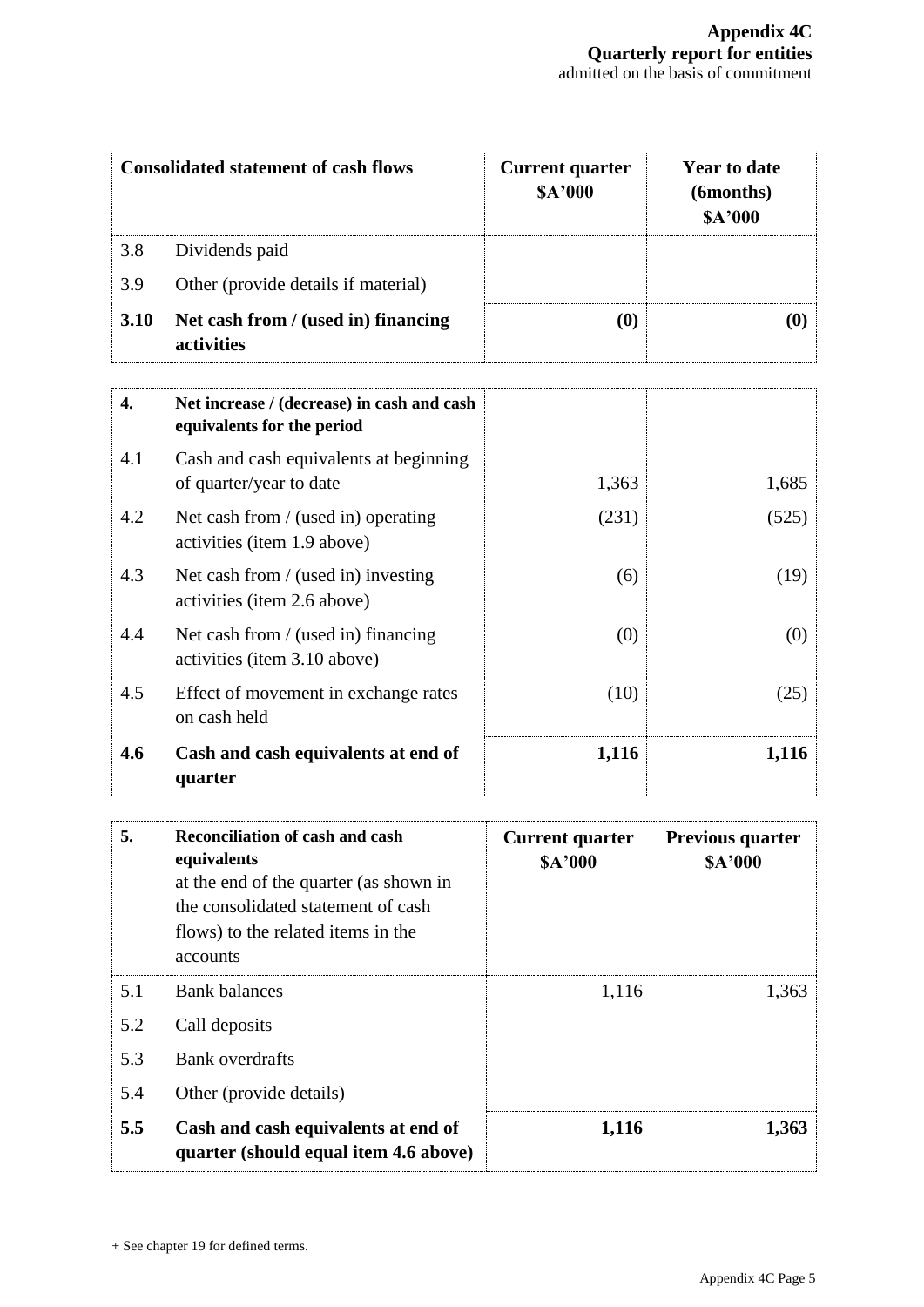| 6.  | Payments to directors of the entity and their associates                                                    | <b>Current quarter</b><br>\$A'000        |
|-----|-------------------------------------------------------------------------------------------------------------|------------------------------------------|
| 6.1 | Aggregate amount of payments to these parties included in<br>item 1.2                                       | 35                                       |
| 6.2 | Aggregate amount of cash flow from loans to these parties<br>included in item 2.3                           |                                          |
| 6.3 | Include below any explanation necessary to understand the transactions included in<br>items $6.1$ and $6.2$ |                                          |
|     | $$35K - Directors$ fees                                                                                     |                                          |
| 7.  | Payments to related entities of the entity and their associates                                             | <b>Current quarter</b><br><b>\$A'000</b> |
| 7.1 | Aggregate amount of payments to these parties included in<br>item 1.2                                       |                                          |
| 7.2 | Aggregate amount of cash flow from loans to these parties<br>included in item 2.3                           |                                          |
| 7.3 | Include below any explanation necessary to understand the transactions included in<br>items 7.1 and 7.2     |                                          |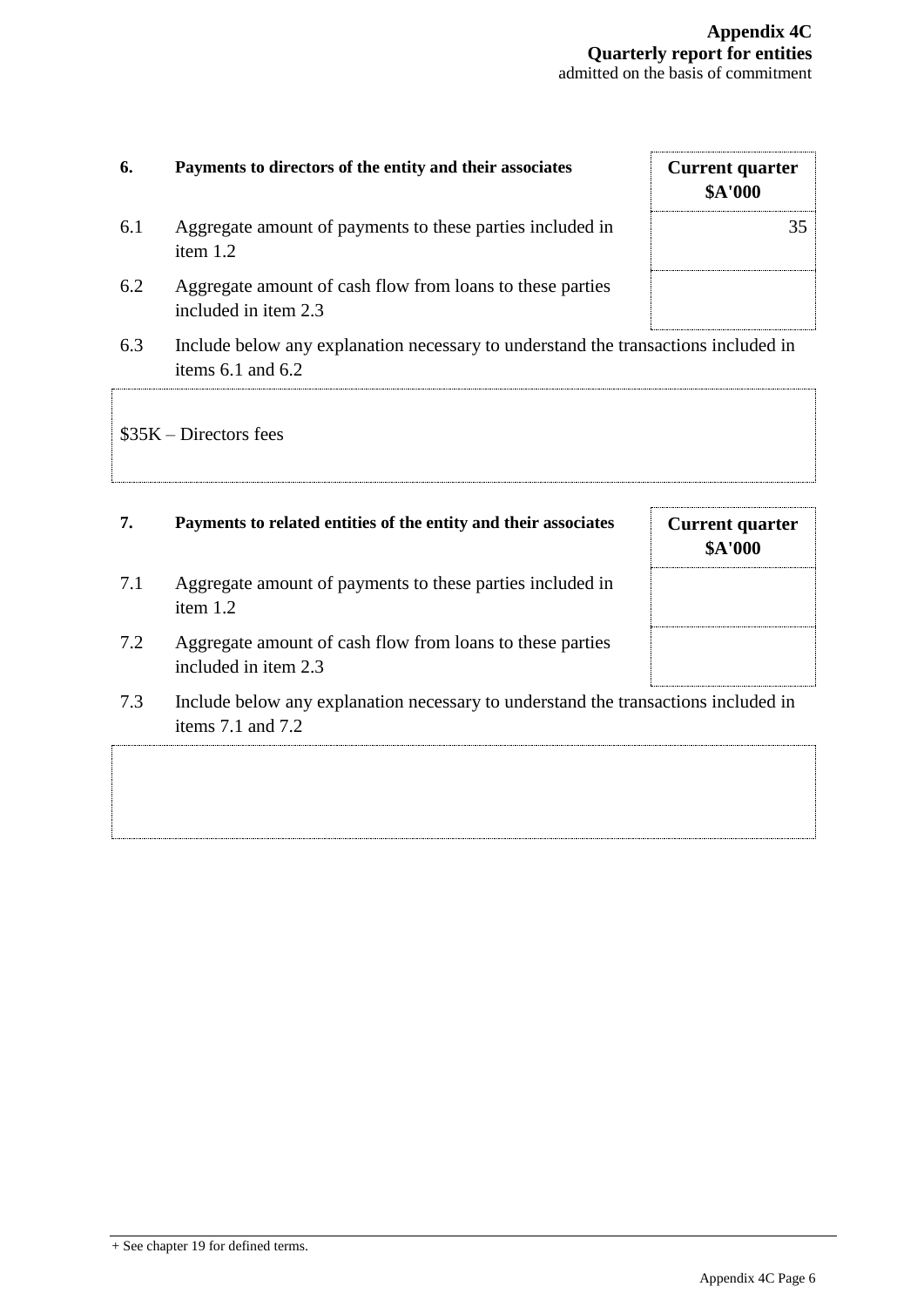- **8. Financing facilities available** *Add notes as necessary for an understanding of the position*
- 8.1 Loan facilities
- 8.2 Credit standby arrangements
- 8.3 Other (please specify)

| <b>Total facility</b><br>amount at quarter<br>end<br><b>SA'000</b> | <b>Amount drawn at</b><br>quarter end<br><b>SA'000</b> |
|--------------------------------------------------------------------|--------------------------------------------------------|
|                                                                    |                                                        |
|                                                                    |                                                        |

8.4 Include below a description of each facility above, including the lender, interest rate and whether it is secured or unsecured. If any additional facilities have been entered into or are proposed to be entered into after quarter end, include details of those facilities as well.

| 9.  | <b>Estimated cash outflows for next quarter</b> | <b>SA'000</b> |
|-----|-------------------------------------------------|---------------|
| 9.1 | Research and development                        | 110           |
| 9.2 | Product manufacturing and operating costs       |               |
| 9.3 | Advertising and marketing                       | 137           |
| 9.4 | Leased assets                                   |               |
| 9.5 | Staff costs                                     | 350           |
| 9.6 | Administration and corporate costs              | 70            |
|     | <b>Estimated cash outflows</b>                  | (667)         |
| 9.7 | <b>Estimated receivables</b>                    | 712           |
| 9.8 | <b>Total estimated cash outflows</b>            | 45            |